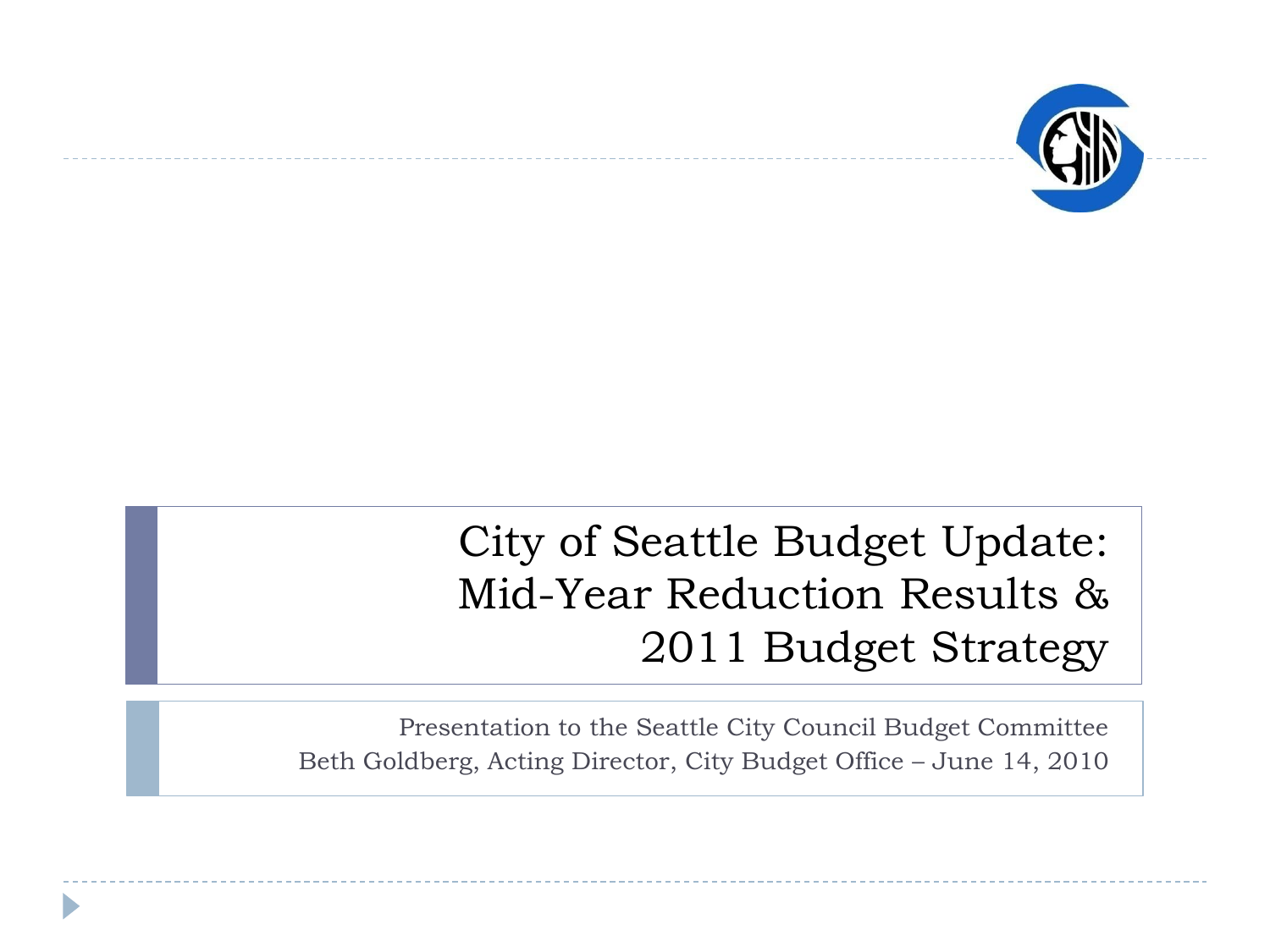

- ▶ Based on the April budget forecast, the City Budget Office projected a \$11.7 million mid-year General Fund shortfall for 2010, as a result of:
	- ▶ 2009 ended with a negative balance of nearly \$4 million, \$5 million below original projections
	- Additional weakness in 2010 revenues, causing a nearly \$2 million decline in available resources
	- ▶ 2010 expenditure risks totaling over \$5 million
- ▶ In addition, a \$56 million General Fund shortfall is forecast for 2011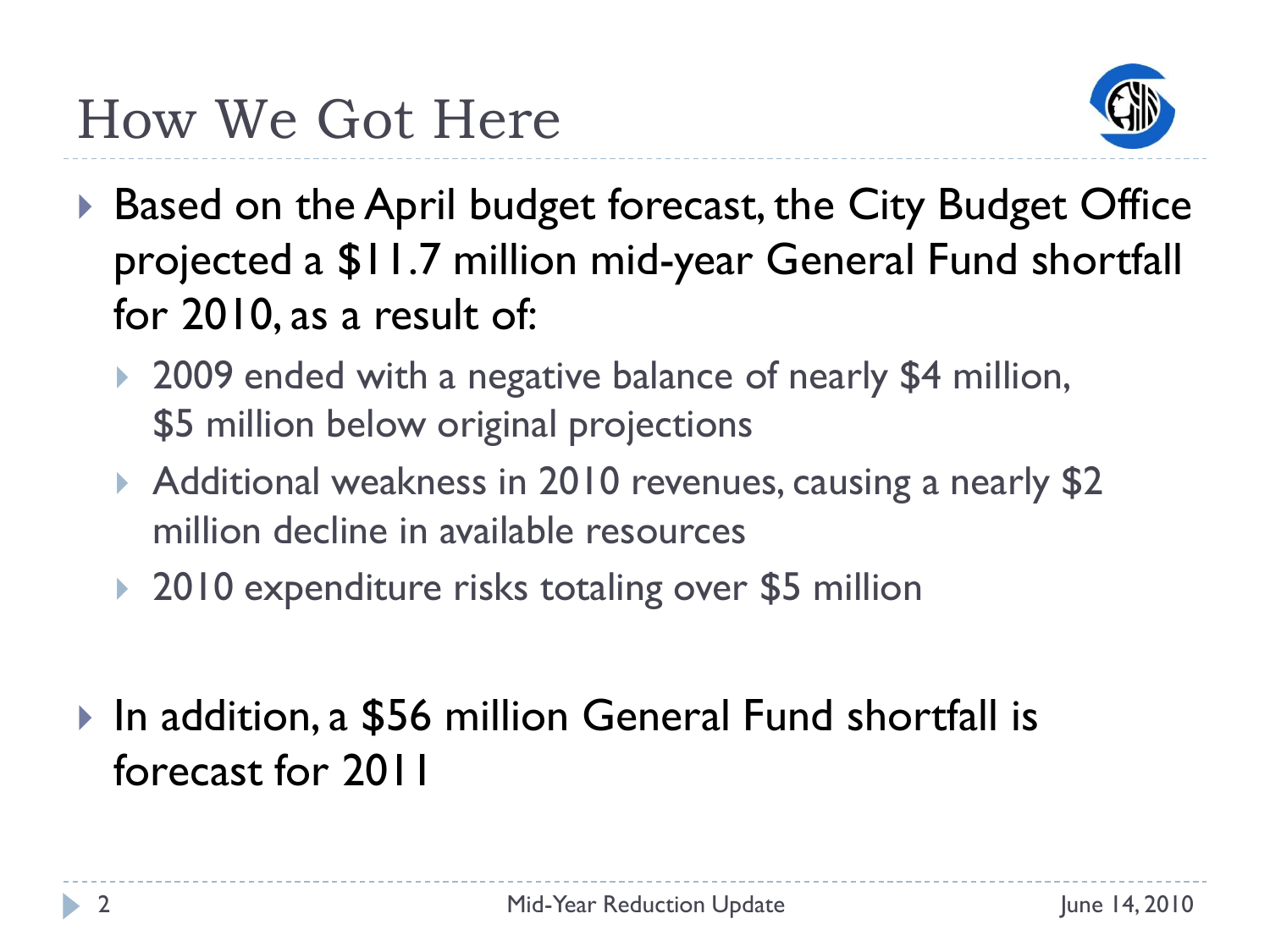

- ▶ In April, the Mayor asked most City departments to develop mid-year reduction proposals totaling 3%
- ▶ Recognizing the importance of public safety and human services, Police, Fire and Human Services were assigned reduction targets of 1.5%
	- In light of the tragic events over the weekend, the Mayor is not proposing any reductions to the Fire Department to give us an opportunity to fully review the safety implications of any changes made to the Fire Department's budget
- ▶ Based on proposals developed by departments, the Mayor is prepared to capture \$12.4 million in mid-year changes
	- Exceeds the 2010 shortfall by \$700,000
	- Emphasis on-going savings allows us to begin to put a small dent in the 2011 shortfall; but still a long way to go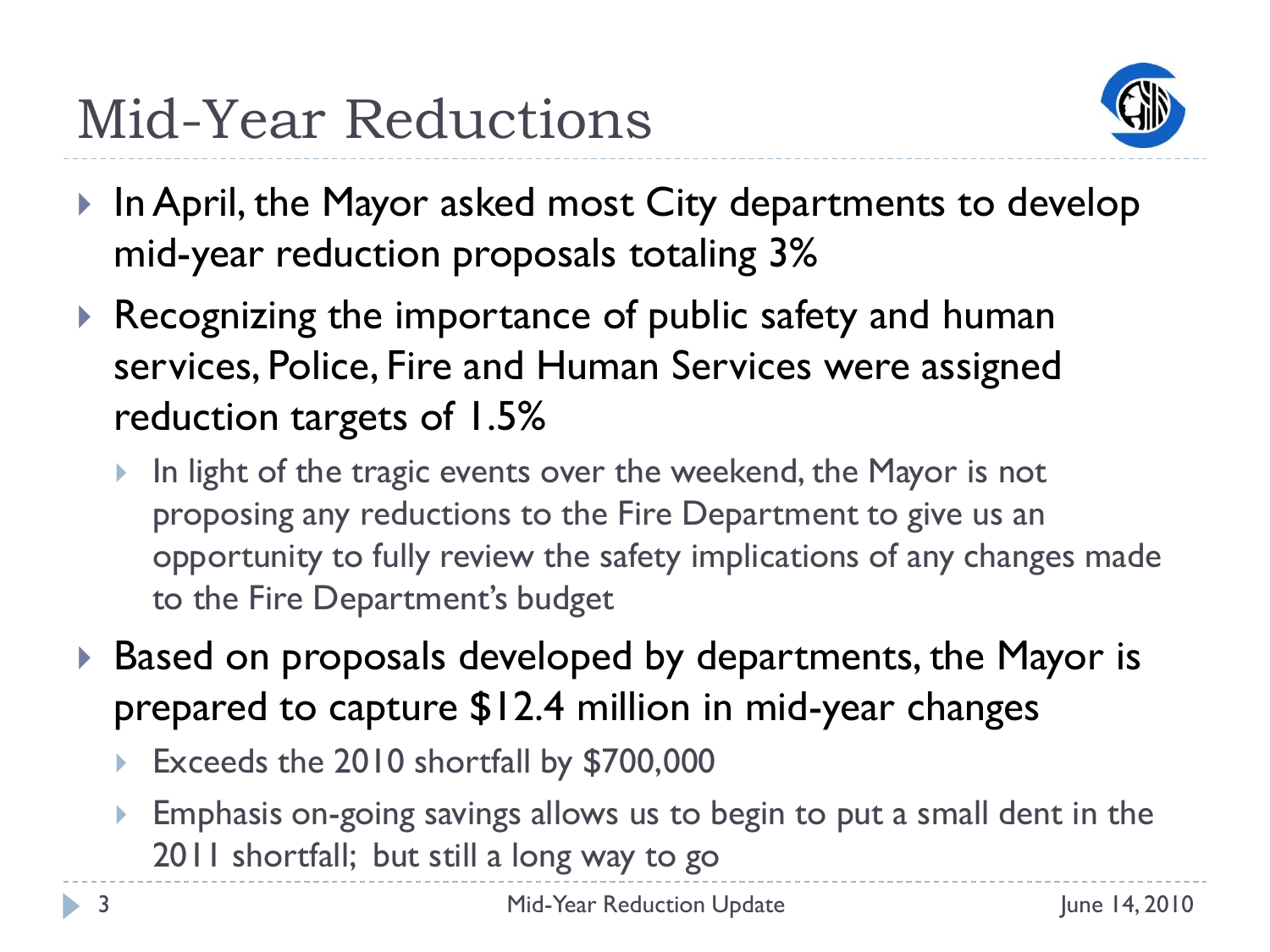

- Seek to preserve remaining one-time resources, such as the 'Rainy Day' fund
	- ▶ Only \$10 million remains, down from \$30 million at the beginning of 2009
- ▶ Wherever possible seek on-going reductions that will continue into 2011 and beyond
	- ▶ Nearly 73% of the mid-year reductions are on-going
- Savings from vacant positions and overhead costs (i.e. travel and training) emphasized in order to preserve funding for direct services
- ▶ Race & Social Justice lens used to help guide decisions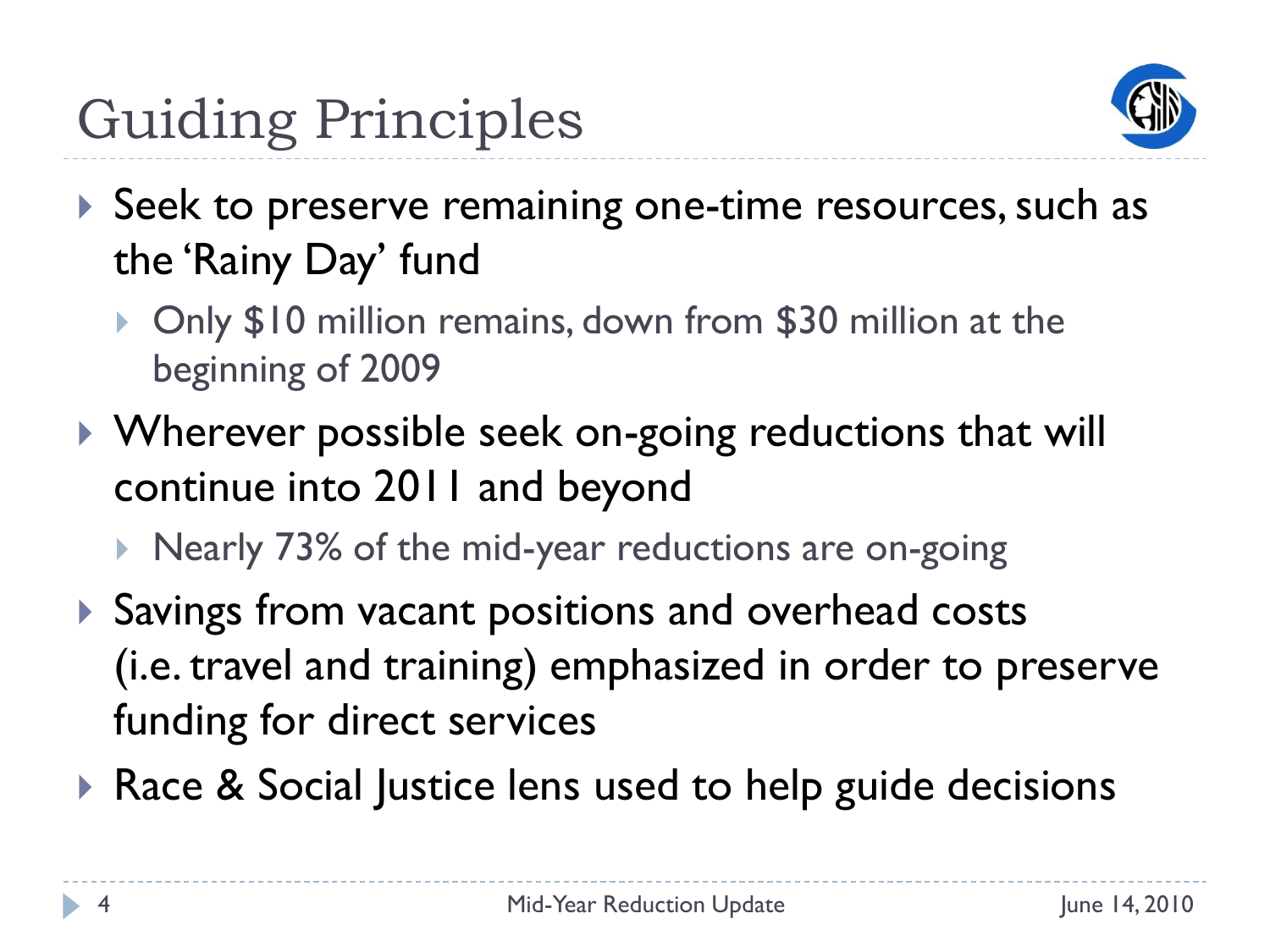#### General Fund Balancing



#### **\$ Millions**

|                                                                                                                                                       |                        | As of<br>April 19, 2010 |                        |                         |                         |
|-------------------------------------------------------------------------------------------------------------------------------------------------------|------------------------|-------------------------|------------------------|-------------------------|-------------------------|
|                                                                                                                                                       | 2010<br><b>Adopted</b> | 2010<br><b>Estimate</b> | 2010<br><b>Revised</b> | 2011<br><b>Estimate</b> | 2012<br><b>Estimate</b> |
| <b>Beginning Unreserved Fund Balance</b>                                                                                                              | \$1.1                  | (53.8)                  | (53.1)                 | $$0.0*$                 | $$0.0*$                 |
| Revenues                                                                                                                                              | \$893.6                | \$891.8                 | \$891.8                | \$908.0                 | \$942.7                 |
| Rainy Day Fund Support                                                                                                                                | \$11.3                 | \$11.3                  | \$11.3                 |                         |                         |
| Subtotal                                                                                                                                              | \$904.8                | \$903.0                 | \$903.0                | \$908.0                 | \$942.7                 |
| Expenditures                                                                                                                                          | (5905.6)               | (5905.6)                | ( \$905.6)             | (5964.2)                | ( \$995.4)              |
| 2010 Mid-Year Reductions**                                                                                                                            |                        |                         | \$10.4                 | \$7.6                   | \$7.6                   |
| 2010 Travel / Training Review                                                                                                                         |                        |                         | \$0.3\$                |                         |                         |
| Expenditure Risk                                                                                                                                      |                        | (55.3)                  | (54.3)                 | (51.3)                  | (51.3)                  |
| Subtotal                                                                                                                                              | (5905.6)               | (5910.9)                | ( \$899.2)             | (5957.9)                | (5989.1)                |
| <b>Ending Unreserved Fund Balance</b><br>*Previous year's surplus/deficit excluded<br>** Potential for additional SDOT reductions in the coming weeks | \$0.4\$                | (511.7)                 | \$0.7                  | (549.8)                 | (546.3)                 |

b.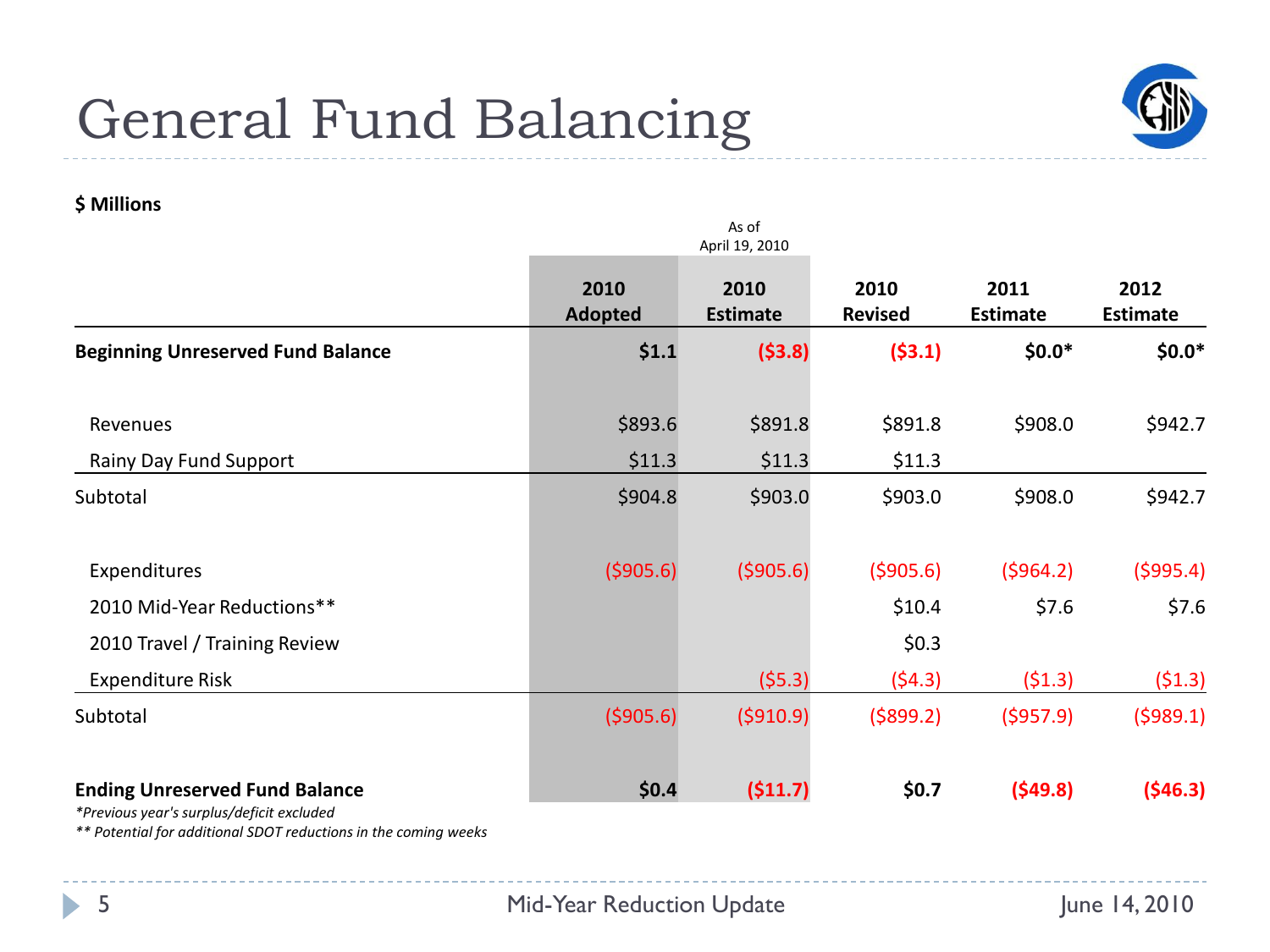#### Summary of Reductions by Department



| <b>Department</b>                 | <b>Midyear</b><br><b>Reductions</b> | Travel /<br><b>Training</b><br><b>Review</b><br><b>Reduction</b> | % Total<br><b>Reduction</b> | <b>Department</b>            | <b>Midyear</b><br><b>Reductions</b> | Travel /<br><b>Training</b><br><b>Review</b><br><b>Reduction</b> | % Total<br><b>Reduction</b> |
|-----------------------------------|-------------------------------------|------------------------------------------------------------------|-----------------------------|------------------------------|-------------------------------------|------------------------------------------------------------------|-----------------------------|
| <b>City Auditor</b>               | \$35                                |                                                                  | $-3.0\%$                    | Library                      | \$1,173                             |                                                                  | $-2.4%$                     |
| Civil Rights                      | \$68                                |                                                                  | $-3.0\%$                    | Mayor's Office               | \$111                               |                                                                  | $-3.0%$                     |
| Economic Development              | \$270                               |                                                                  | $-4.4%$                     | <b>Municipal Court</b>       | \$812                               |                                                                  | $-3.0%$                     |
| Finance                           | \$153                               |                                                                  | $-3.0\%$                    | Neighborhood Match. Fund     | \$101                               |                                                                  | $-3.0%$                     |
| <b>Finance and Admin Services</b> | \$841                               | \$35                                                             | $-2.4%$                     | Neighborhoods                | \$299                               |                                                                  | $-2.5%$                     |
| Fire*                             |                                     |                                                                  |                             | Parks                        | \$1,670                             |                                                                  | $-2.0%$                     |
| Housing                           | \$100                               | \$11                                                             | $-16.6%$                    | Personnel                    | \$333                               |                                                                  | $-2.8%$                     |
| Human Services **                 | \$246                               |                                                                  | -0.5%                       | Planning & Development       | \$263                               | \$78                                                             | $-3.4%$                     |
| <b>Information Technology</b>     | \$301                               |                                                                  | -11.3% Police               |                              | \$2,154                             | \$112                                                            | $-0.9%$                     |
| Intergovernmental Relations       | \$94                                |                                                                  | -4.4%                       | <b>Seattle Center</b>        | \$391                               | \$14                                                             | $-3.1%$                     |
| Law                               | \$287                               |                                                                  | $-1.6%$                     | Sustainability & Environment | \$42                                |                                                                  | $-3.0%$                     |
| Legislative                       | \$366                               |                                                                  | $-3.0%$                     | Transportation ***           | \$279                               |                                                                  | $-0.7%$                     |

•No reductions are proposed for Fire

\*\* HSD reduction represents 1.7% of its non-contract budget.

\*\*\*Preliminary SDOT 2010 Mid-Year reductions. Additional reductions forthcoming.

**No General Fund Savings From Reductions:**

Arts & Cultural Affairs  $$113$  -3.0%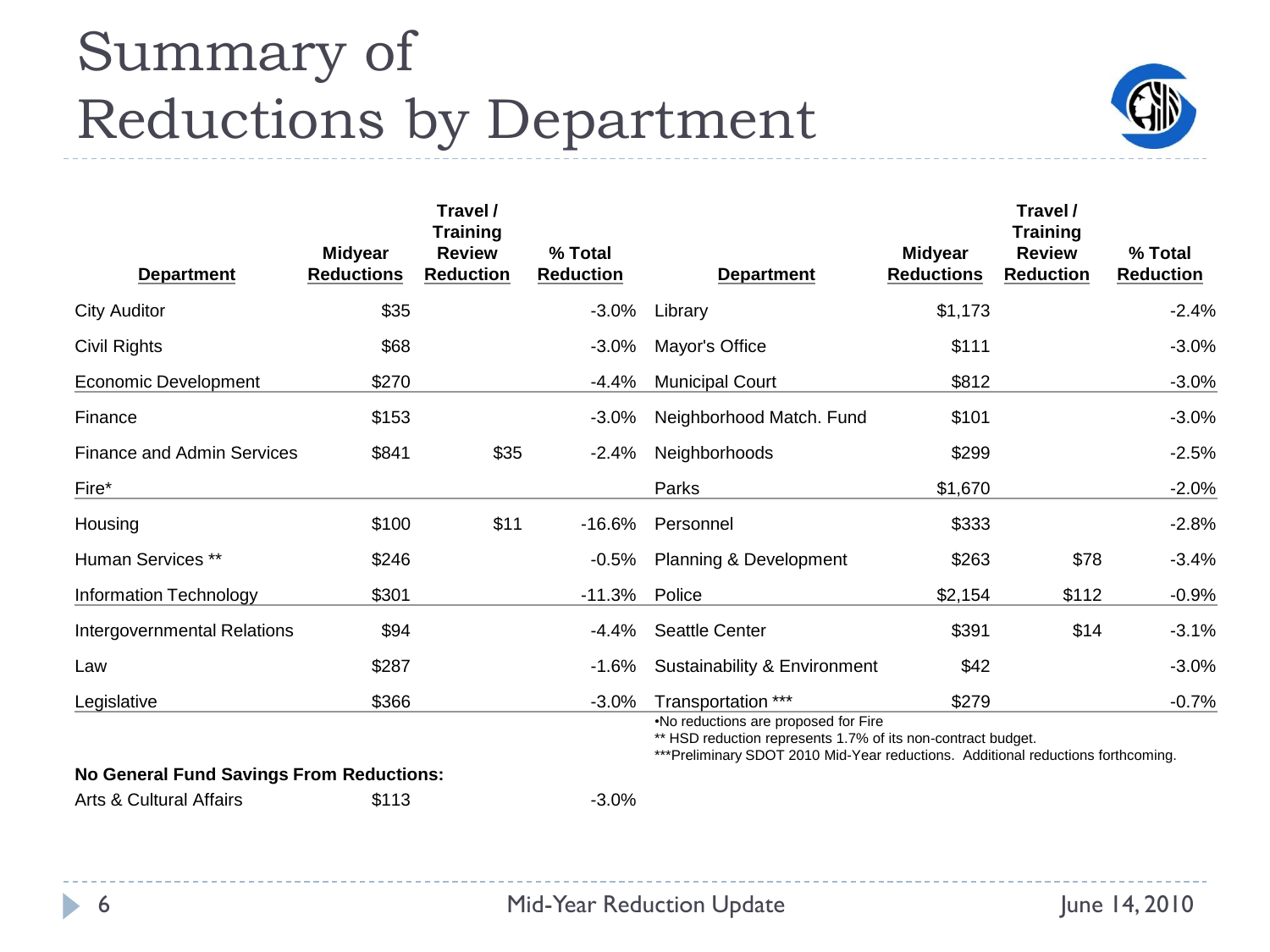

- ▶ Mid-year reductions emphasize the importance of protecting public safety and preserving the safety net
	- Smaller reductions taken to these budgets than other City services
- ▶ <u>Human Services</u>: Achieves \$246,000, or 0.5%, in savings (1.7%) of non-contract budget)
	- Achieved through salary and other miscellaneous operating savings
	- **Preserves funding levels for all human services contracts in 2010**
- ▶ Police: Achieves \$2.27 million, or 0.9%, in savings
	- Leaves 21 new sworn officer positions related to the neighborhood policing program vacant, saving \$2.1 million
	- Number of funded sworn officers in SPD remains at **record levels**, including 556 sworn officers to respond to 911 calls
- ▶ Fire: No reductions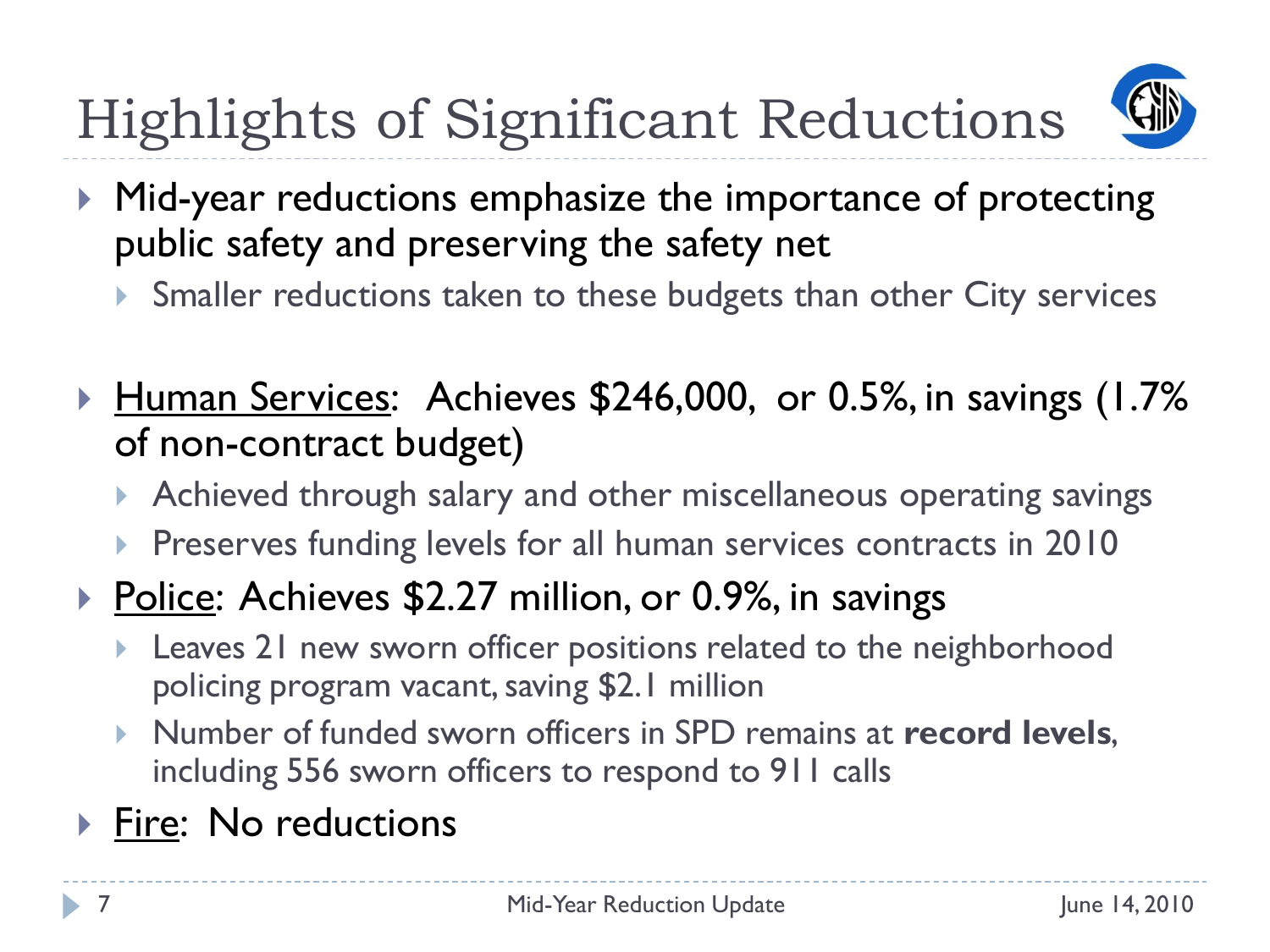

- ▶ Mid-year reductions also recognize the importance of Parks to residents of Seattle
	- **Facility closures kept to a minimum for the balance of 2010**
- ▶ Parks: Achieves \$1.67 million, or 2%, in savings
	- Draws down fund balance by \$822,500 (nearly half of total reduction)
	- Reduces maintenance of parks facilities by 5%, saving \$225,000
	- Reduces travel and training budget by over 25%
	- Other management and personnel reductions \$313,000
	- Partially closes wading pools, saving \$203,000
	- Allows us to keep all swimming pools and community centers open for the balance of 2010; lifeguard funding also preserved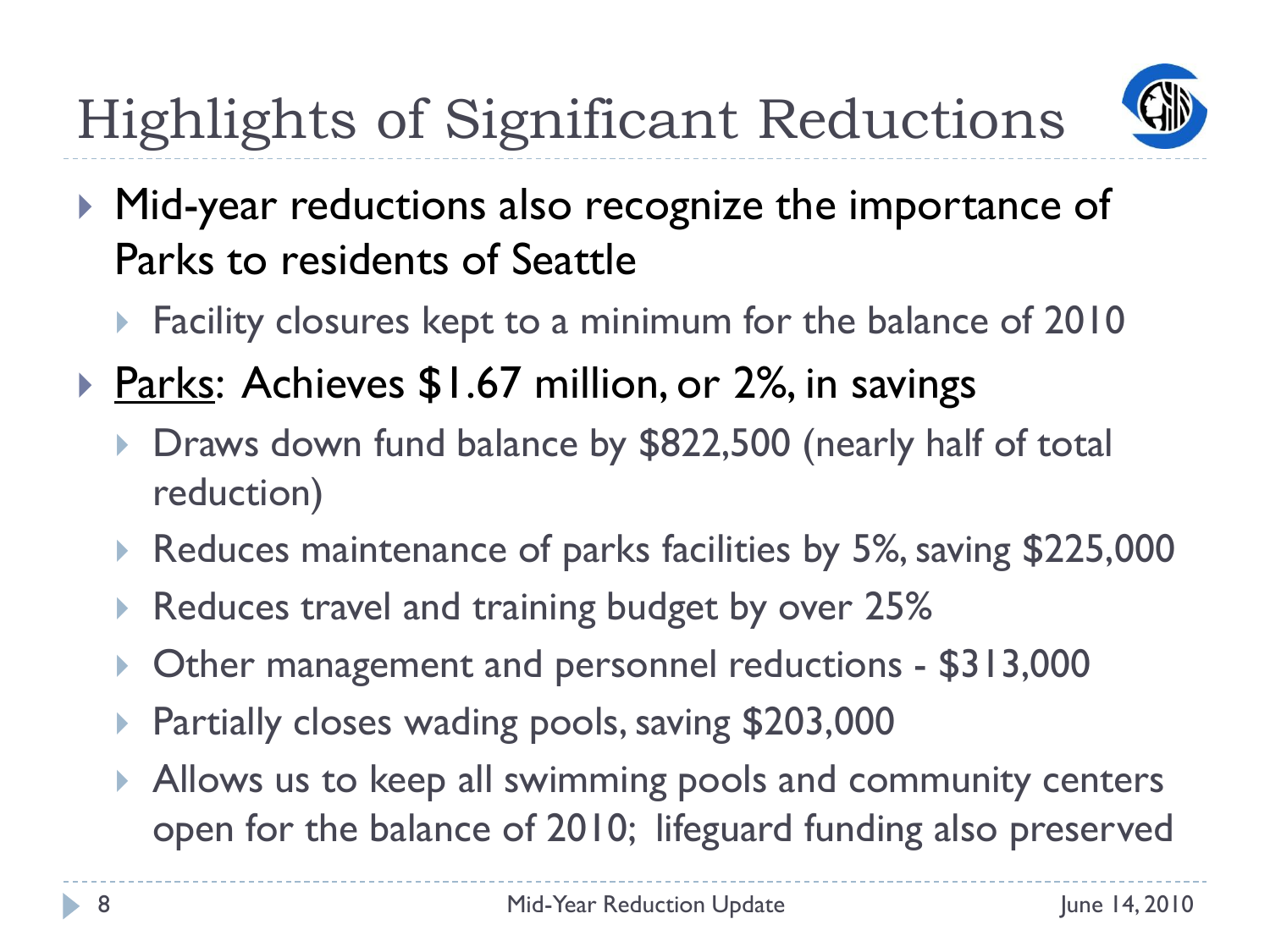

#### **Revised Wading Pool Availability**

| Open 7 Days per week | Closed                                    |
|----------------------|-------------------------------------------|
| Greenlake            | Beacon Hill **                            |
| Lincoln              | Georgetown *                              |
| Magnuson             | Gillman                                   |
| Van Asselt           | Highland Park *                           |
| Volunteer Park       | Northacres <sup>*</sup>                   |
|                      | Peppi's Playground                        |
| Open 3 Days per week | <b>Powell Barnett</b>                     |
| <b>Bitter Lake</b>   | Ravenna                                   |
| Cal Anderson         | Sandel **                                 |
| Dahl                 | View Ridge                                |
| Delridge             |                                           |
| E. C. Hughes         | * Closed for conversion to spray features |
| East Queen Anne      | ** Closed for construction                |
| Hiawatha             |                                           |
| South Park           |                                           |
| Soundview            |                                           |
|                      |                                           |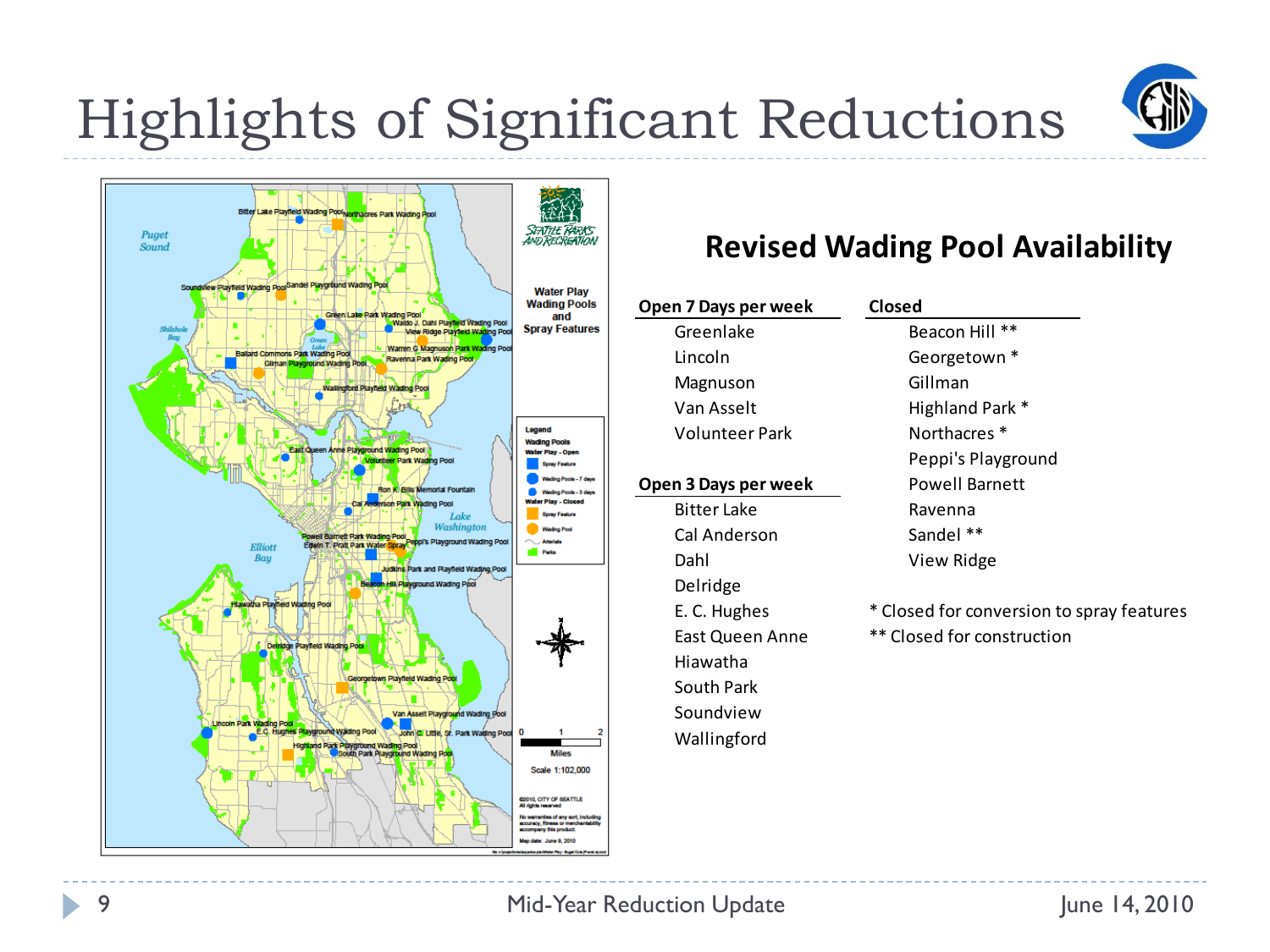

- ▶ Library: Achieves \$1.17 million, or 2.4% in savings
	- Reduces janitorial, human resources, and technology staffing and equipment by \$235,000
	- ▶ Reduces public services staffing by \$149,000
	- Reduces library fund balance by \$251,000
	- ▶ Achieves \$38,000 in savings through internal efficiencies in patron account notification
	- Reduces funding for the library collection by \$500,000; \$5.3 million in funding remains
	- Will allow the library to maintain current hours at all branches

#### **Mayor's Office, City Budget Office and Legislative Branch:**

All achieve 3% savings target through salary and other savings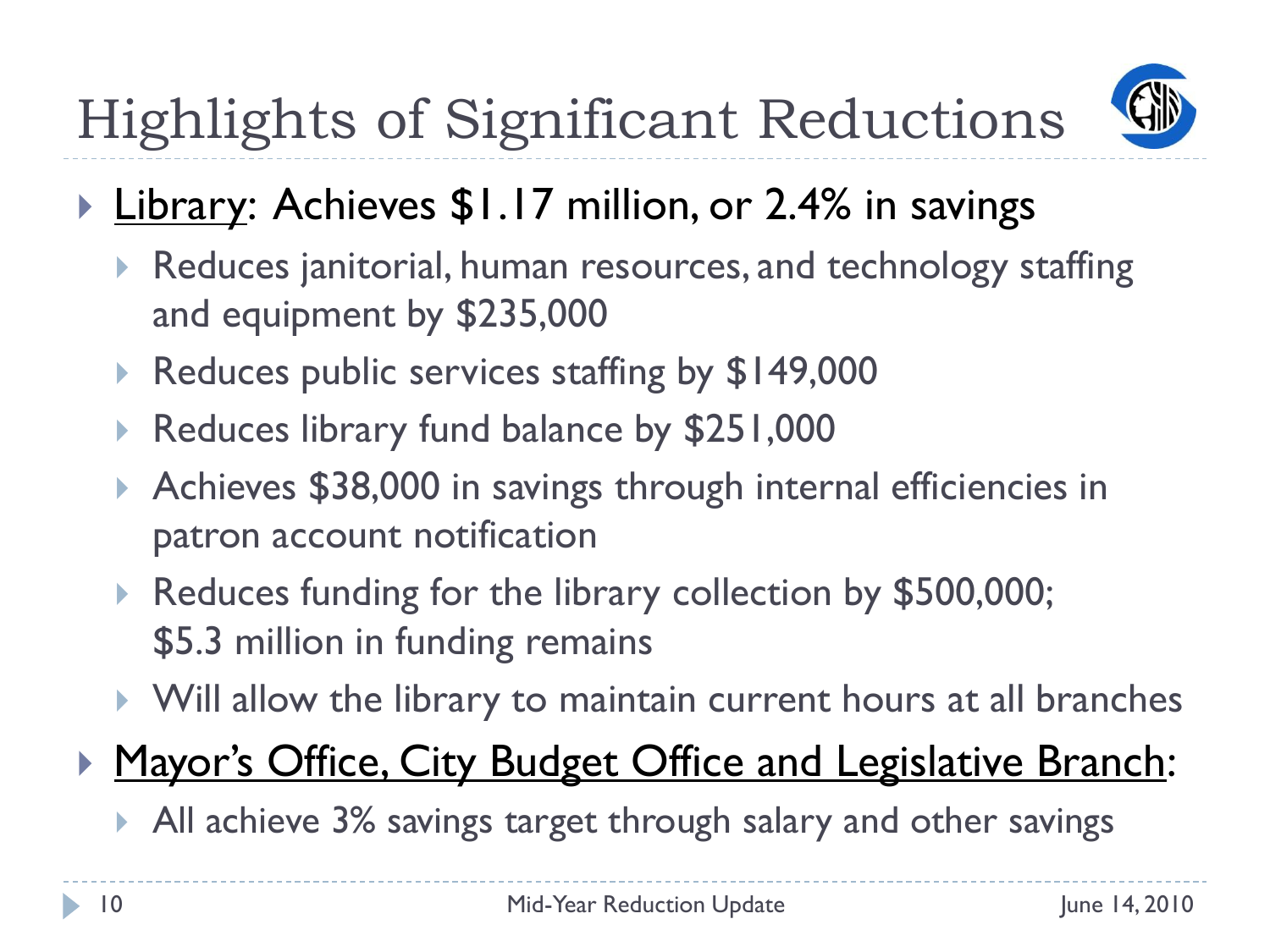

- ▶ The mid-year reductions capture savings by unfunding 53.2 FTEs
	- ▶ Of this total 9.3 FTEs (13 positions) are currently filled
	- ▶ The remaining 43.9 FTEs are vacant
- All levels of positions are impacted
	- 17 FTEs (32%) are APEX/SAM positions
	- ▶ 27.9 FTEs (51%) are represented employees
- ▶ Layoffs effective July 20, 2010
	- Impacted employees have been notified, as have the unions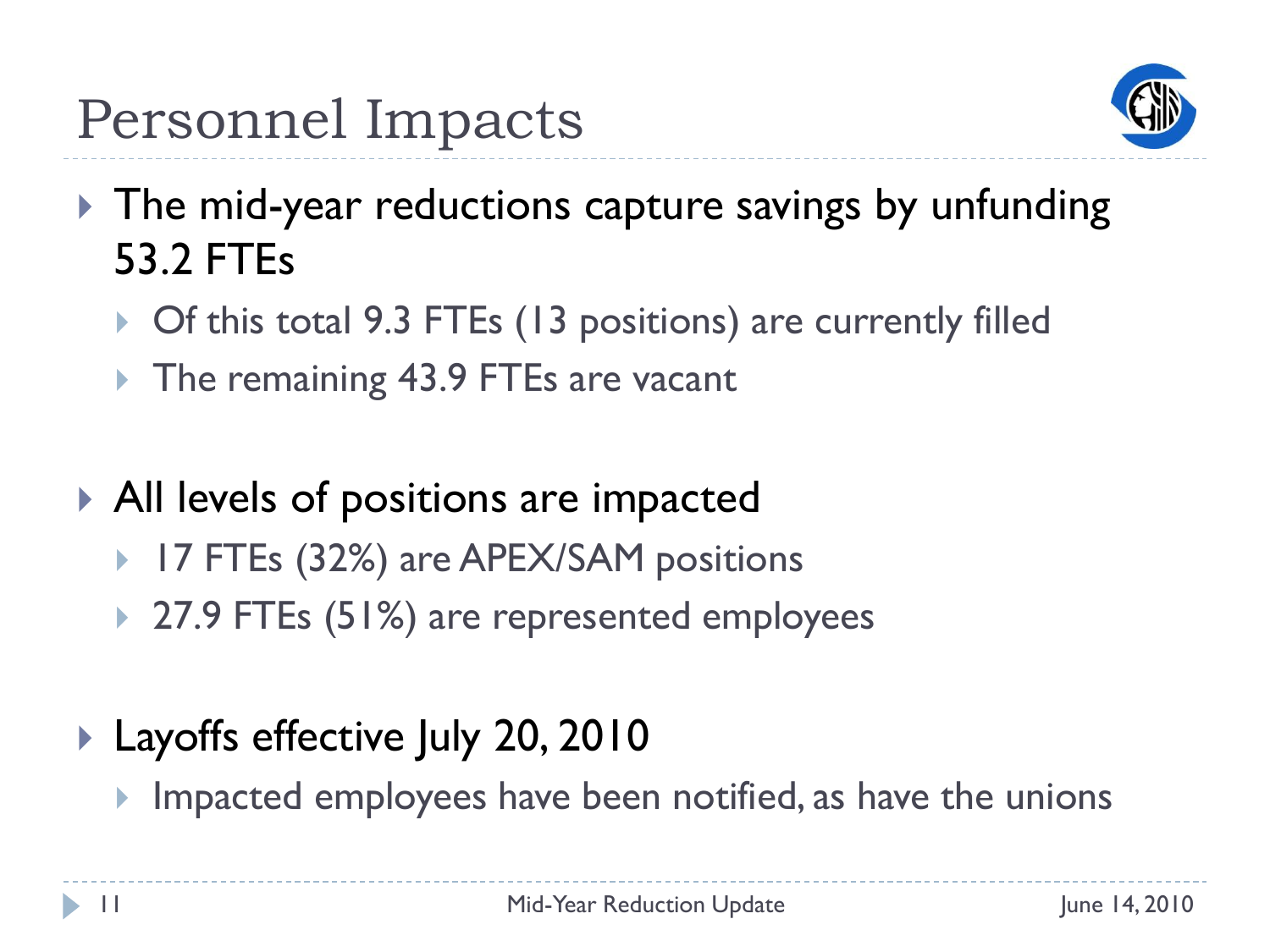

- **Mayor continues to meet the intent of the span of** control Statement of Legislative Intent (SLI) included in the 2010 adopted budget
	- ▶ 17 senior-level positions unfunded through mid-year reductions; represents 32% of unfunded positions
	- Additional reductions will be submitted as part of the 2011-2012 budget
- ▶ In mid-May, CBO met with representatives of the Coalition of City Labor Unions to hear their input on ways of addressing span of control
	- ▶ CBO is currently following up on those suggestions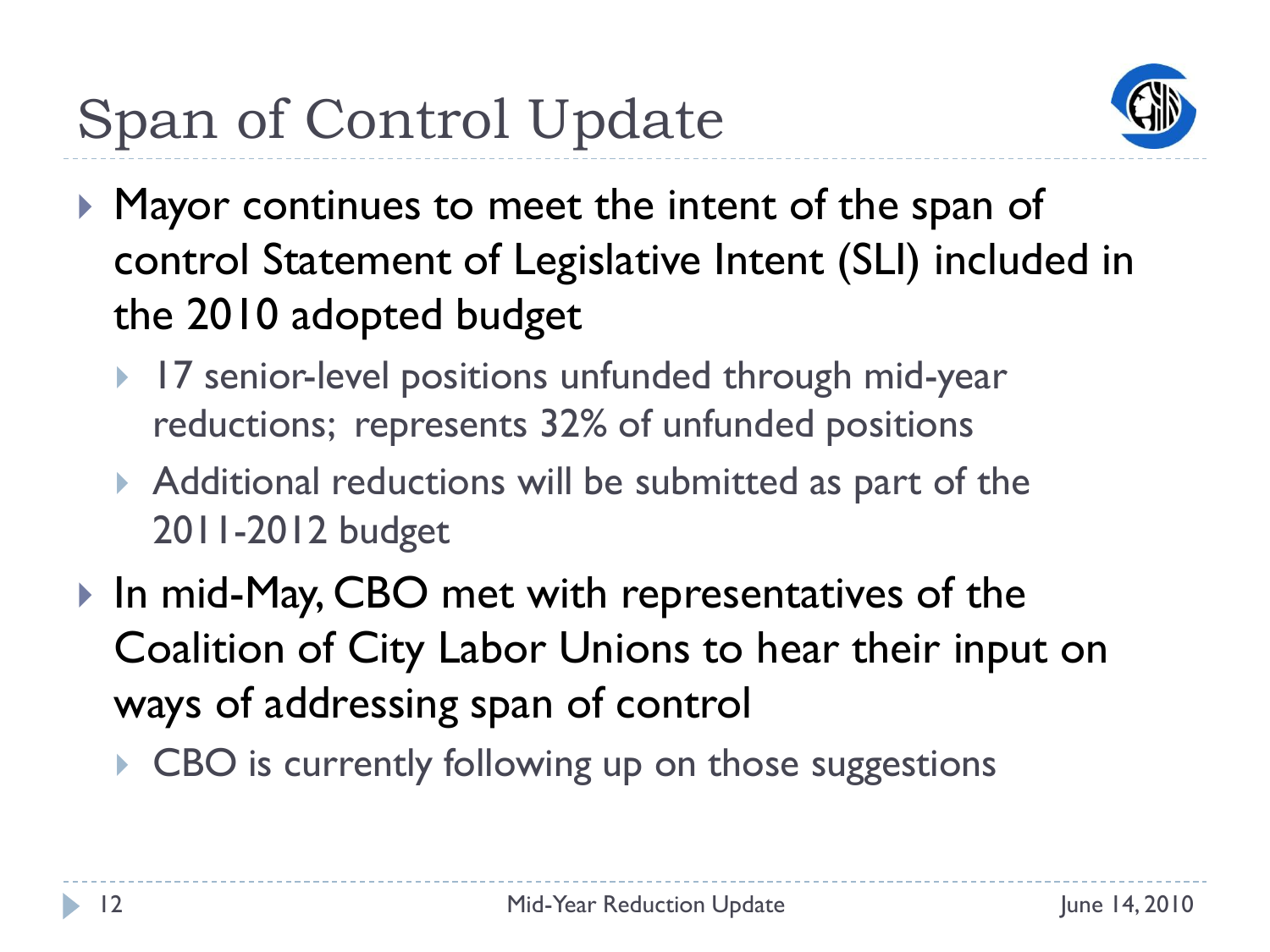## Some Reductions Offset by Supplemental Appropriation Needs



- ▶ Departments often have supplemental appropriation needs throughout the year
	- **Typically transmitted to the Council for approval through** quarterly supplemental ordinances
	- With mid-year reductions, we can address these needs through existing appropriations by offsetting a small portion (\$1.25 million) of mid-year cuts
	- Supplementals listed here are technical in nature

| <b>Department</b>           |         | Supplemental/<br><b>Mid-Year Reductions Carryforward Requests</b> | <b>Net</b><br><b>Reduction</b> |
|-----------------------------|---------|-------------------------------------------------------------------|--------------------------------|
| <b>Economic Development</b> | \$270   | (\$270)                                                           | \$0                            |
| Legislative                 | \$366   | (\$180)                                                           | \$186                          |
| Parks and Recreation        | \$1,670 | (\$568)                                                           | \$1,102                        |
| <b>Seattle Center</b>       | \$391   | (\$232)                                                           | \$159                          |
| <b>Total</b>                | \$2,697 | (\$1,250)                                                         | \$1,447                        |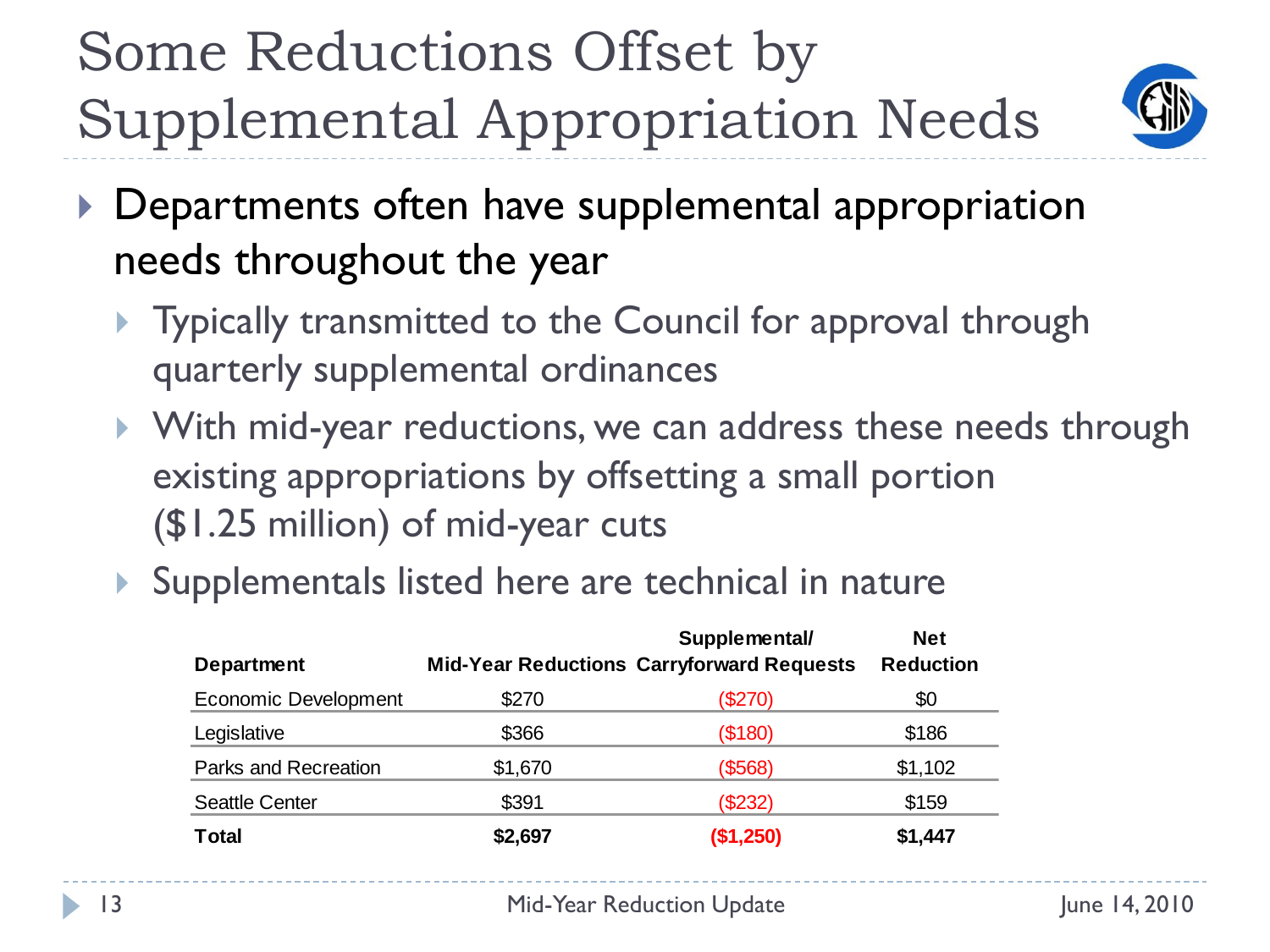## SDOT Facing Broader Financial Challenges



- ▶ CBO has been reporting that SDOT is facing financial challenges
- SDOT's financial challenges are the result of *both* the General Fund shortfall *and* other internal SDOT funding challenges, creating a 2010 gap of \$7.8 million
	- Mid-year General Fund reduction target \$1.2 million
	- ▶ SDOT's internal 2010 shortfall \$6.6 million
- $\triangleright$  Purpose of this update is to provide additional details about the causes of the financial challenges
- In the next couple of weeks, will have a plan for closing these gaps, including the potential for additional General Fund reductions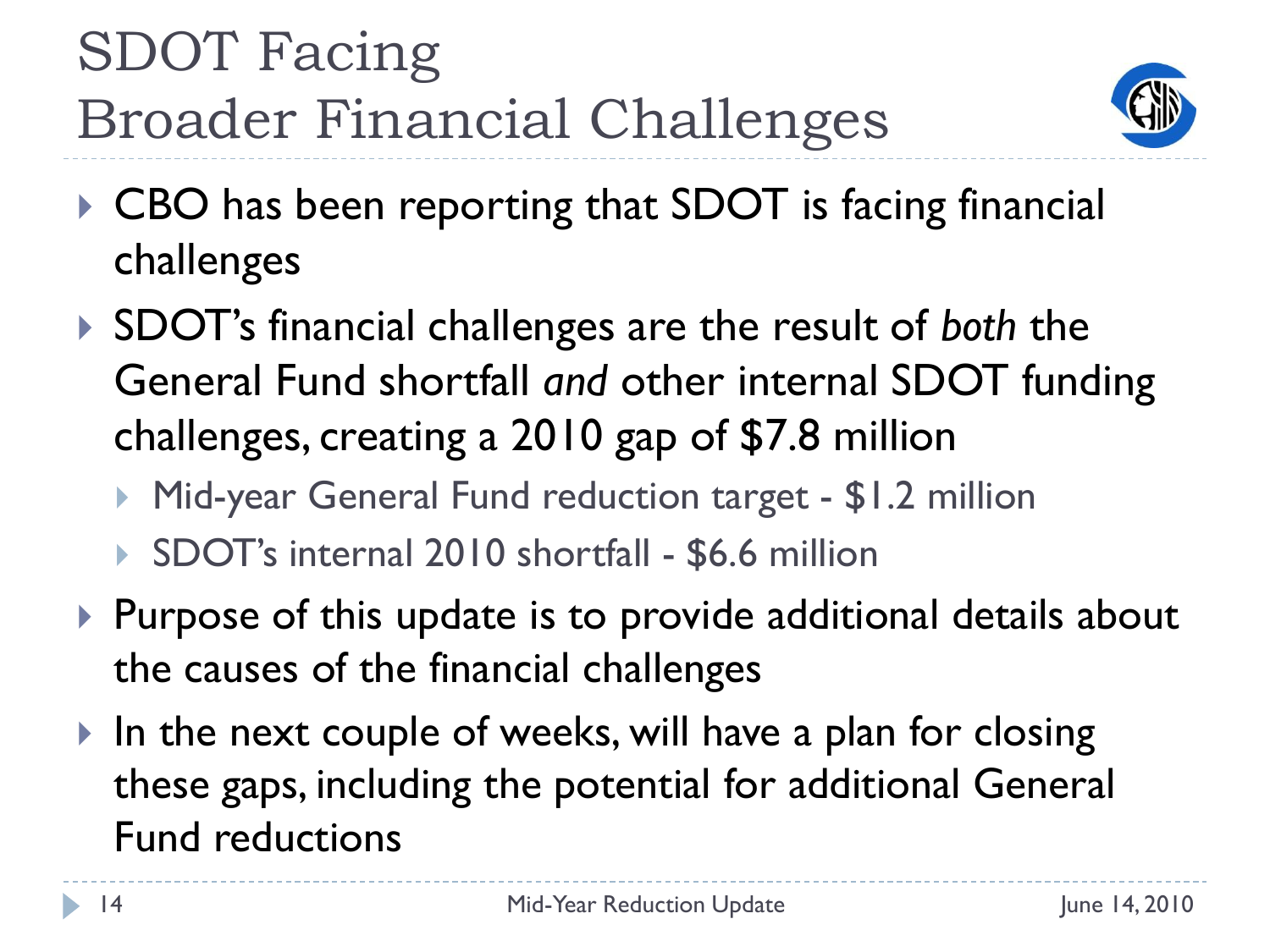### Causes of SDOT's Internal Financial Challenges



- ▶ Causes of the \$6.6 Million Internal SDOT Shortfall
	- Gas tax reserves depleted in 2009 earlier than planned
	- 2010 adopted budget relies on reserves for ongoing operations
		- Reserves were drawn down faster than expected due to:
			- Unbudgeted expenses related to the snowstorm and homeless encampment cleanups.
			- ▶ Gas tax collections coming in lower than anticipated. Revenue has declined over the last 14 years and at the current level of \$13.4 million, is \$3.3 million (or 25%) lower than the amount received in 1996.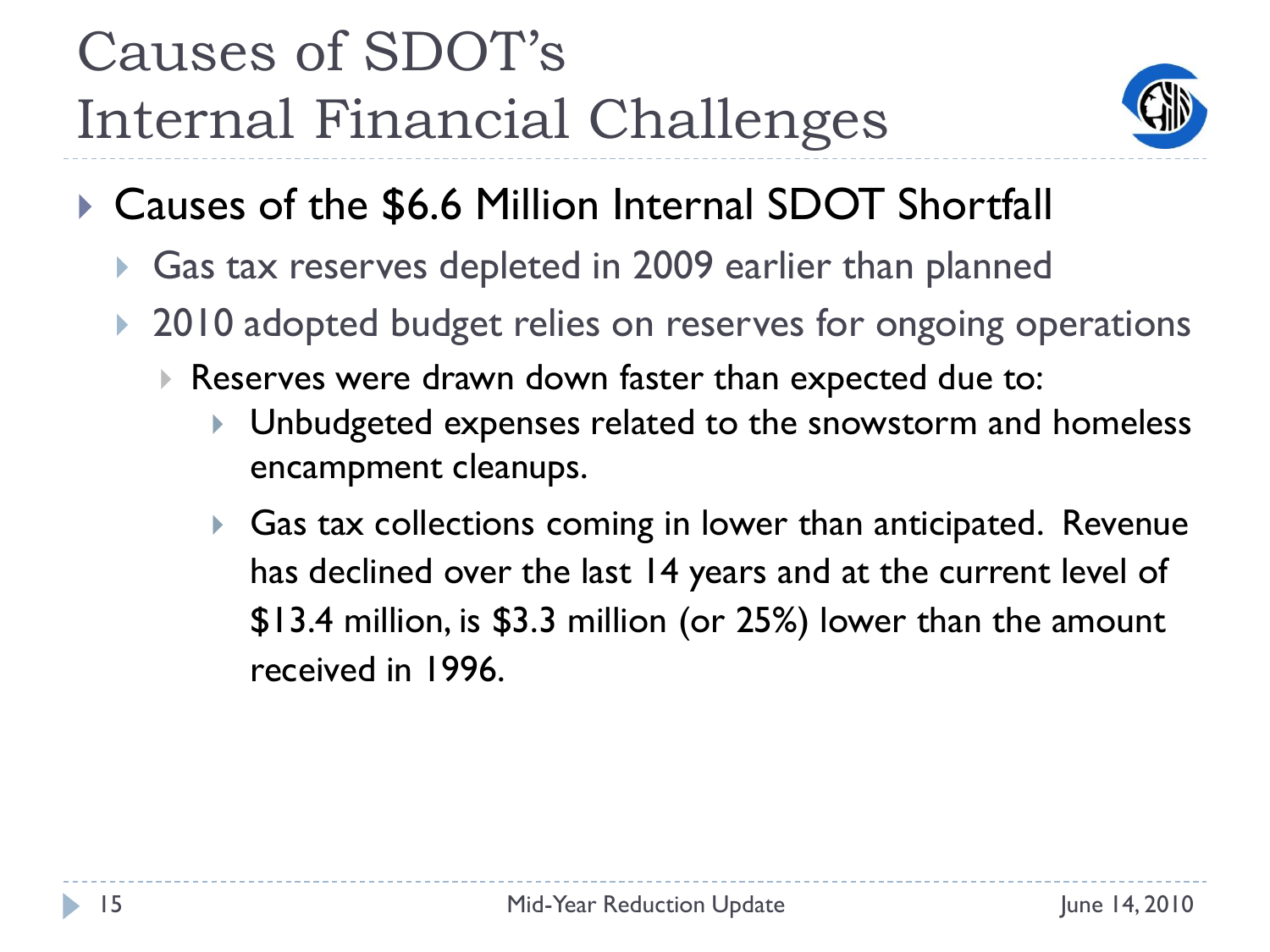### Total Impact on SDOT's 2010 Budget - \$7.8 Million



#### ▶ One-time shortfall - \$3.1 million

- **2009 Fund Balance \$1.1million:** Lower gas tax collections and unbudgeted snowstorm and homeless encampment cleanup expenses resulted in SDOT ending 2009 with a \$1.1 million negative fund balance in its General/Gas Tax subfunds.
- **Emergency Response Contingency \$600k:** The Emergency Response budget has been historically underfunded and this was one of the major reasons for SDOT's budget shortfall in 2009.
- **2009 Internal Cost Recovery \$1.4M:** Under-recovery in 2009 that must be corrected in 2010 to achieve full cost recovery.

#### ▶ On-going shortfall - \$4.7 million

- **Early depletion of Gas Tax reserves \$3.5M:** On-going gas tax revenues not sufficient to address on-going need. Anticipated one-time reserves to help sustain programs in 2010 are no longer available due to early depletion.
- **City's General Fund Reduction Target \$1.2M:** These cuts were requested by the Budget Office to help close the City's General Fund gap.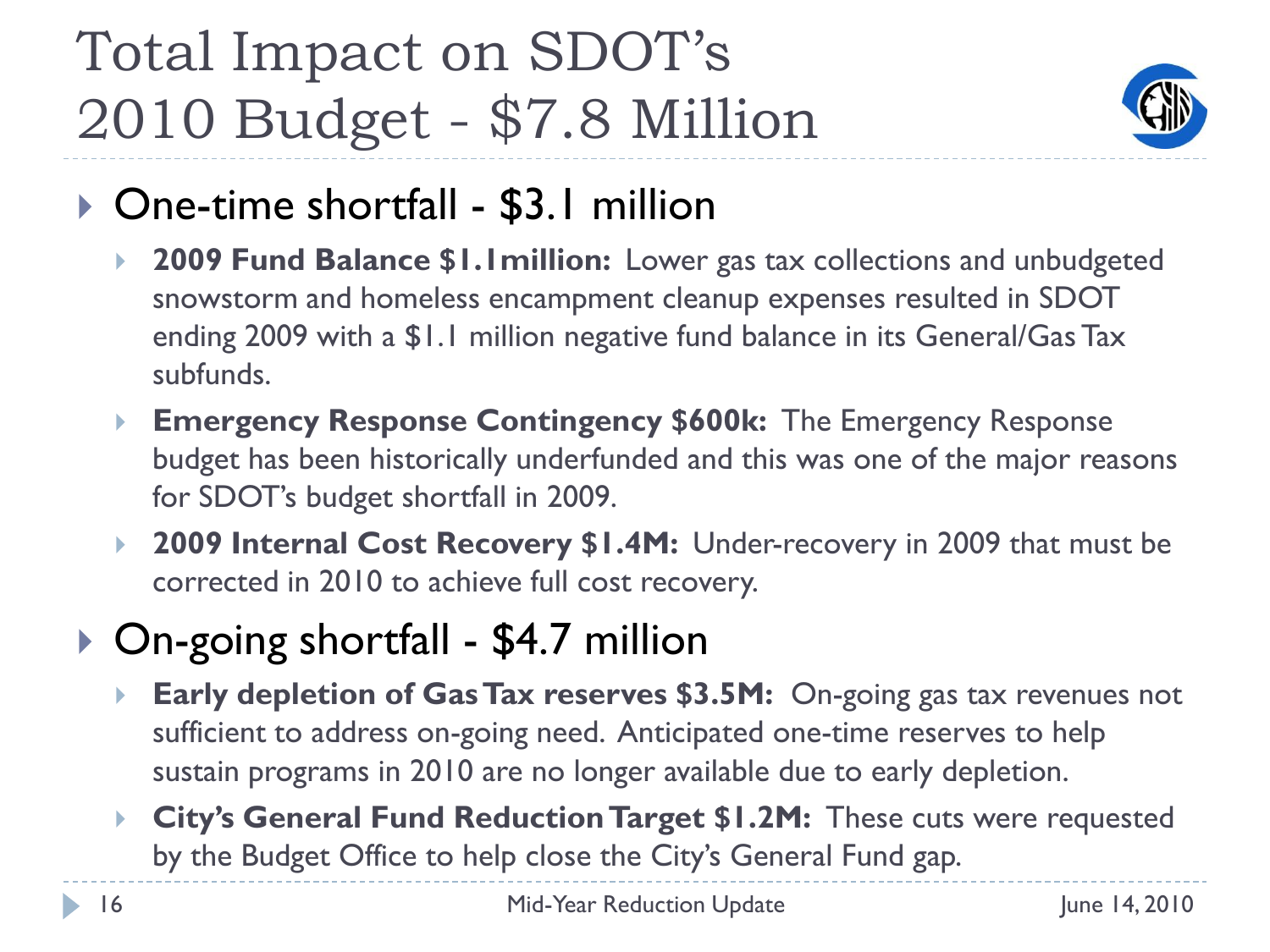### Looking Ahead to 2011



- Direct service impacts and number of layoffs have been kept to a minimum for the 2010 mid-year reductions
- ▶ Bigger challenges lie ahead a \$50 million General Fund shortfall for 2011 remains after mid-year reductions
	- With one-time tools largely exhausted, the City is not likely to have the same outcome with regard to direct services and layoffs for 2011
- ▶ Other funds also facing challenges
	- ▶ Seattle Public Utilities
	- Department of Planning and Development
	- Seattle Department of Transportation
	- ▶ Seattle City Light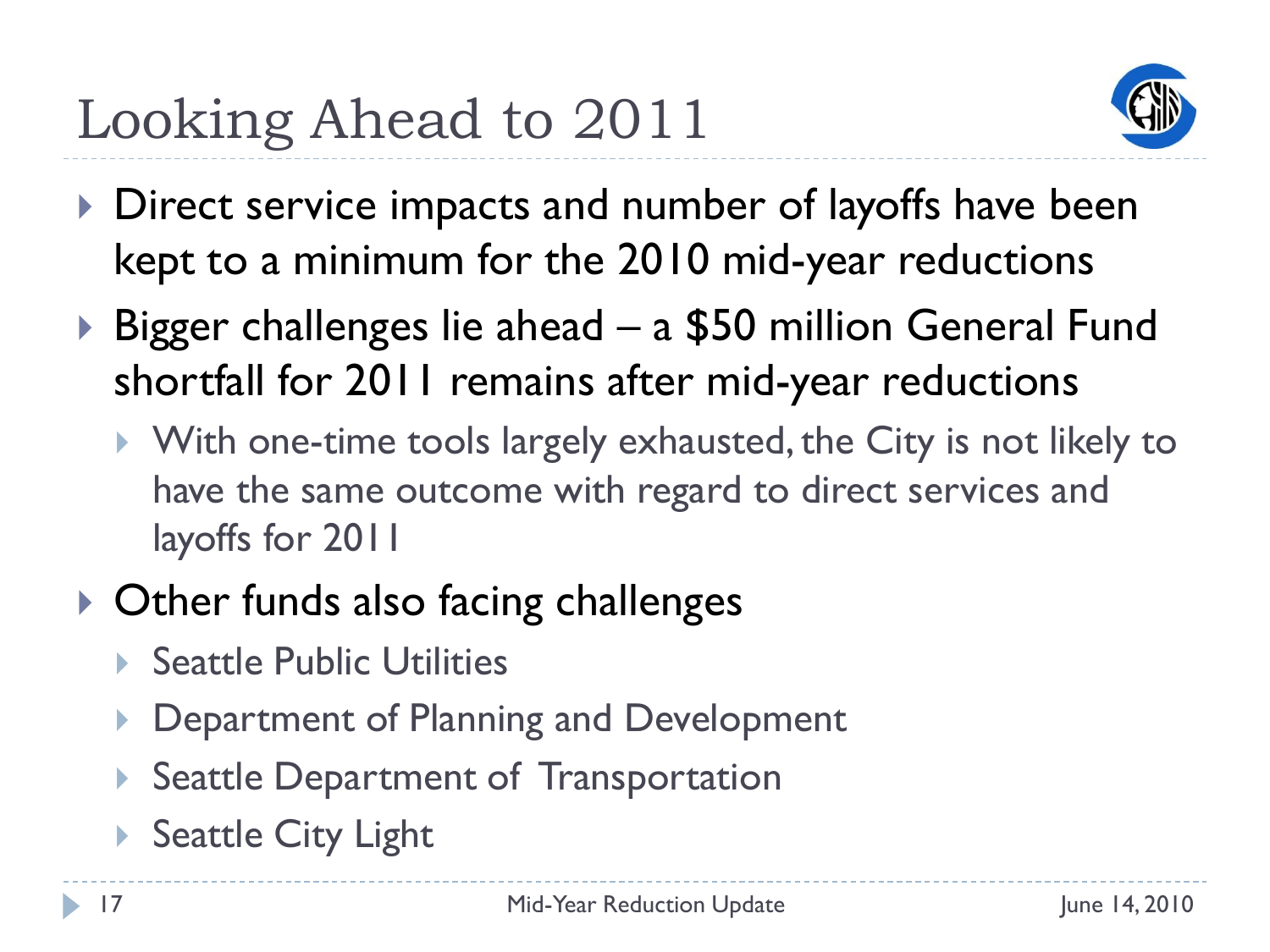## Looking Ahead to 2011



- General Fund departments have been asked to develop 2011 budget proposals with a range of reductions in order to have a full discussion on funding priorities and trade-offs; public safety and human services continue as a priority
	- Police and Fire 1-5% reductions
	- Human Services 5-10% reductions
	- Other agencies 9.5-14.5% reductions
- ▶ Also exploring revenue options
- Unions approached about potential savings in labor costs
- **The extent that these options can be realized, we can** minimize impacts to direct services
- ▶ Results of this work will be transmitted to the Council on September 27, 2010